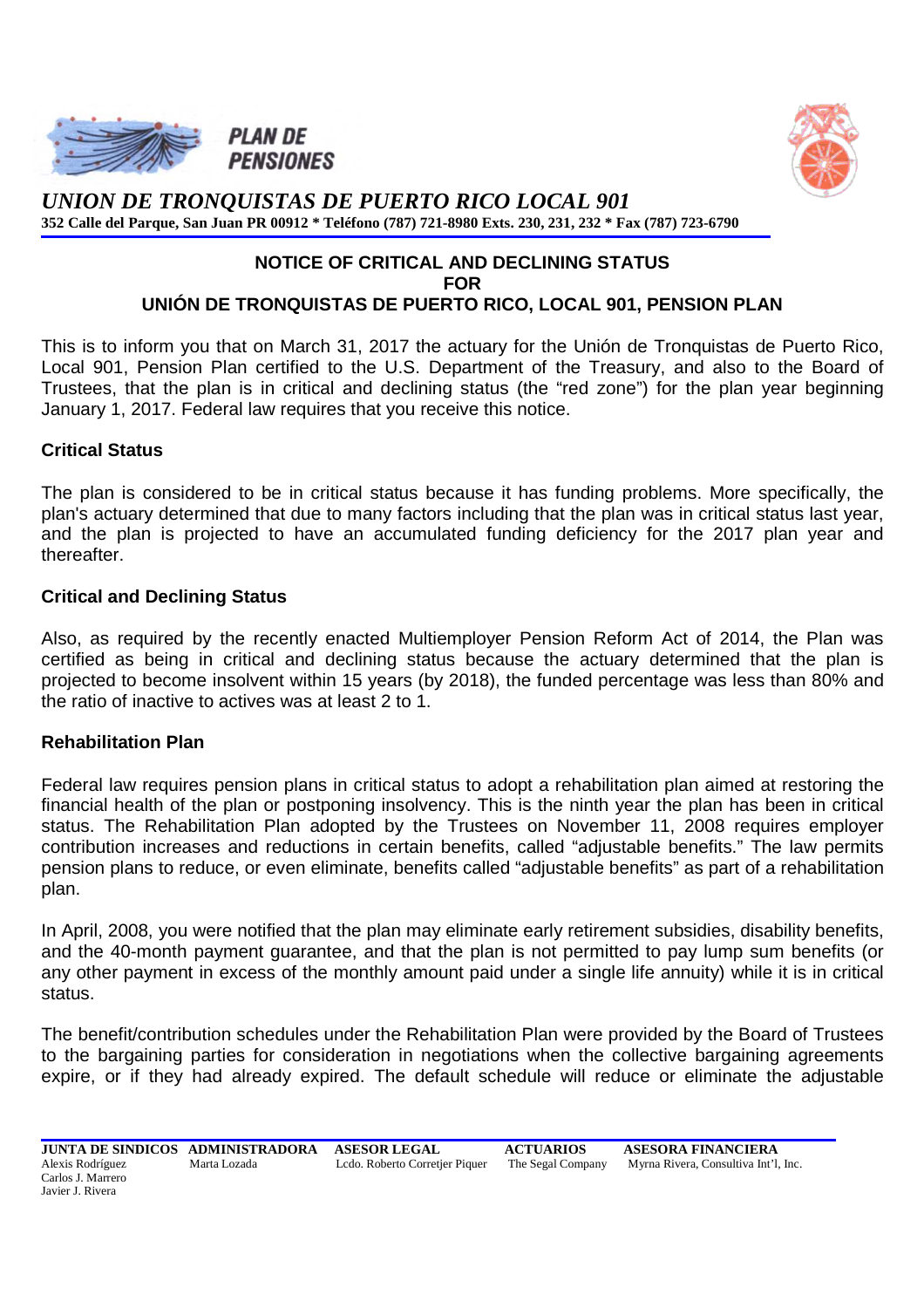benefits, and significantly increase the employer contributions. The bargaining parties may also agree on an alternative schedule that significantly increases employer contributions but does not reduce benefits. If the bargaining parties cannot agree on one of the two schedules, the law requires Trustees to impose the default schedule for any bargaining unit in this situation. The default schedule and benefit reductions also apply to participants in a bargaining unit covered by a collective bargaining agreement that expired before December 1, 2008 whose employer continues to contribute to the Plan.

Under the Rehabilitation Plan, if you are working for an employer who is contributing to the Plan under the default schedule, your adjustable benefits will be reduced. You will receive a separate notice identifying and explaining the effect of those reductions at least 30 days in advance of the effective date of any such reduction. The adjustable benefits that will be reduced or eliminated under the default schedule for those participants and beneficiaries who first start to receive pension benefits on or after April 25, 2008 include disability benefits not yet in pay status, the early retirement subsidy, and the 40 month payment guarantee.

If the Trustees of the Plan determine that further benefit reductions are necessary, you will receive a separate notice in the future identifying and explaining the effect of those reductions. Any reduction of adjustable benefits will not reduce the level of a participant's basic benefit payable at normal retirement. In addition, the reductions may only apply to participants and beneficiaries whose benefit commencement date is on or after April 25, 2008.

## **Employer Surcharge**

The law requires that all contributing employers pay to the plan a surcharge to help correct the plan's financial situation. The amount of the surcharge is equal to a percentage of the amount an employer is otherwise required to contribute to the plan under the applicable collective bargaining agreement. A 5% surcharge is applicable in the initial critical year and a 10% surcharge is applicable for each succeeding plan year thereafter in which the plan is in critical status**,** until the employer agrees to a collective bargaining agreement that implements the Rehabilitation Plan.

For those employers who have not yet agreed to a new collective bargaining agreement that includes a schedule of the Rehabilitation Plan, the 10% surcharge for 2017 is due with respect to any contributions required to be paid on or after January 1, 2017, or actually paid after that date even if the obligation to the Plan arose earlier, regardless of when the work was actually performed. The surcharge contribution should be included with the regular negotiated contribution in one check, as it is due at the same time and under the same conditions as the negotiated contributions. However, the invoices employers receive from the Plan require them to list the surcharges separately so they can be tracked, as required by law.

### **Benefit Suspension and Partition**

Under MPRA, a plan that has been determined to be in critical and declining status and is projected to become insolvent may be able to adopt certain reductions to accrued benefits, subject to various requirements and limitations, if doing so is projected to prevent insolvency. Generally, in order for the plan sponsor to adopt a benefit suspension, the suspension must be approved by the Department of the Treasury (Treasury) in consultation with the Department of Labor and the Pension Benefit Guaranty Corporation (PBGC), and ratified by a vote of the plan's participants and beneficiaries. MPRA also provides that a plan in critical and declining status that cannot be projected to avoid insolvency by benefit suspension alone, may be eligible to apply to the PBGC for a partition, subject to various requirements and limitations, if a partition (in addition to suspension) is projected to prevent insolvency. Because the